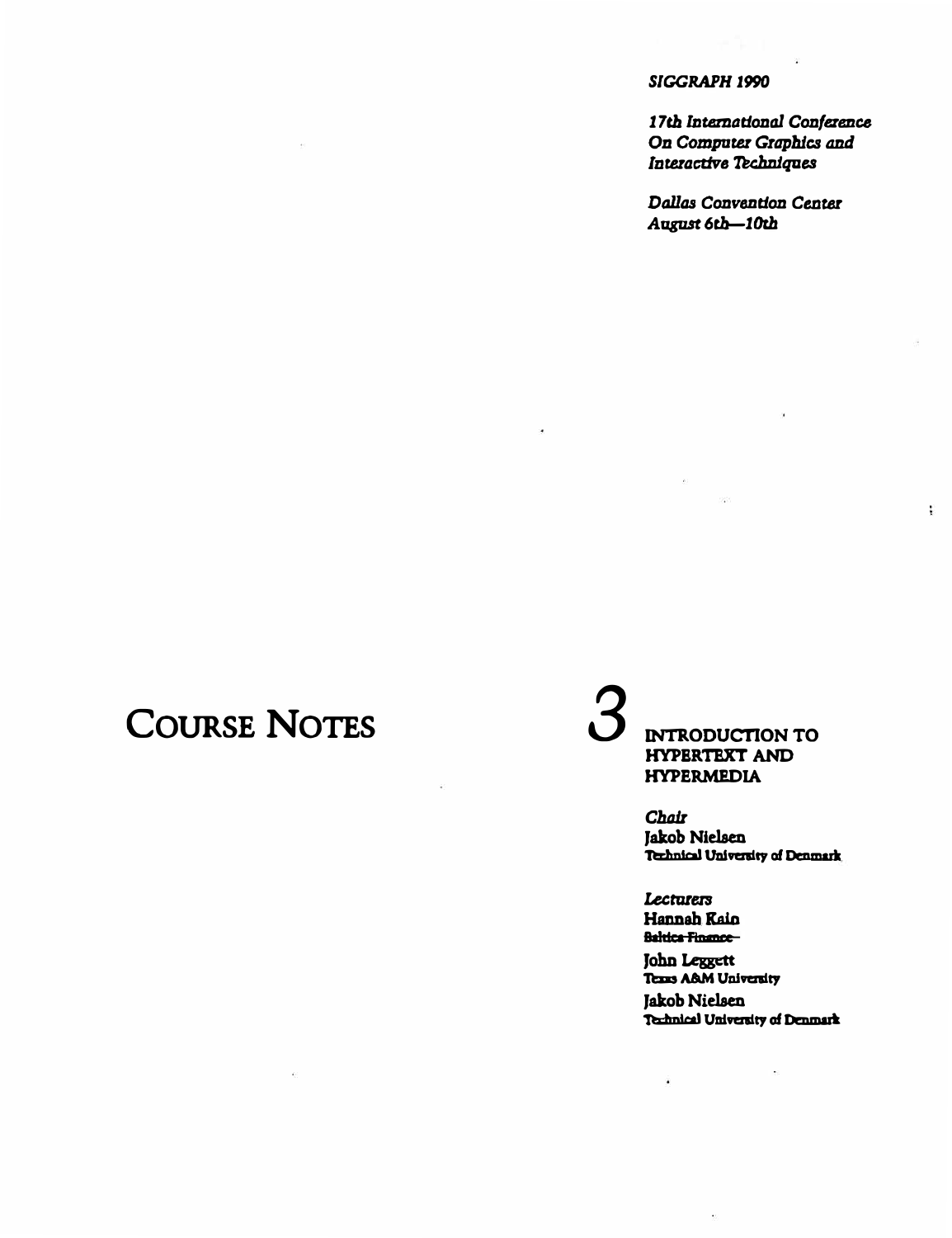## **ABSTRACT**

This course gives attendees an introduction to the concepts of hypertext (nonsequential writing) and hypermedia (multimedia hypertext), the background for evaluating hypenext applications, and the ability to structure and design hypenext document systems with good human factors characteristics. Lecturers cover: the definition of hypenext and hypennedia, a survey of applications, an existing hypenext system with demonstration, user interface issues and problems, empirical testing, navigating large information spaces, automatic transformation of linear text files, and future developments.

### TABLE OF CONTENTS

| Overview                                                                             | 4   |
|--------------------------------------------------------------------------------------|-----|
| <b>KMS</b>                                                                           | 11  |
| <b>Hyperties</b>                                                                     | 21  |
| Guide                                                                                | 22  |
| Hypercard                                                                            | 24  |
| <b>Hypertext Engines vs Specialized Applications</b>                                 | 26  |
| <b>Architectural Issues</b>                                                          | 27  |
| The Dexter Model                                                                     | 36  |
| <b>NIST Hypertext Standardization</b>                                                | 46  |
| <b>User Interface Issues</b>                                                         | 50  |
| <b>Information Retrieval</b>                                                         | 58  |
| <b>Writing Issues</b>                                                                | 60  |
| <b>Automatically Generating Hypertext Structures</b>                                 | 61  |
| <b>Social Issues</b>                                                                 | 64  |
| <b>Implementation Issues</b>                                                         | 65  |
| Estimating the Market Diffusion Curve for Hypertext                                  | 82  |
| Reflections on Notecards: Seven Issues for the Next Generation of Hypermedia Systems | 99  |
| Petri-Net-Based Hypertext: Document Stucture with Browsing Semantics                 | 116 |
| The Trellis Hypertext Reference Model                                                | 144 |
| The Dexter Hypertext Reference Model                                                 | 156 |
| A Formal Model of Hypertext                                                          | 196 |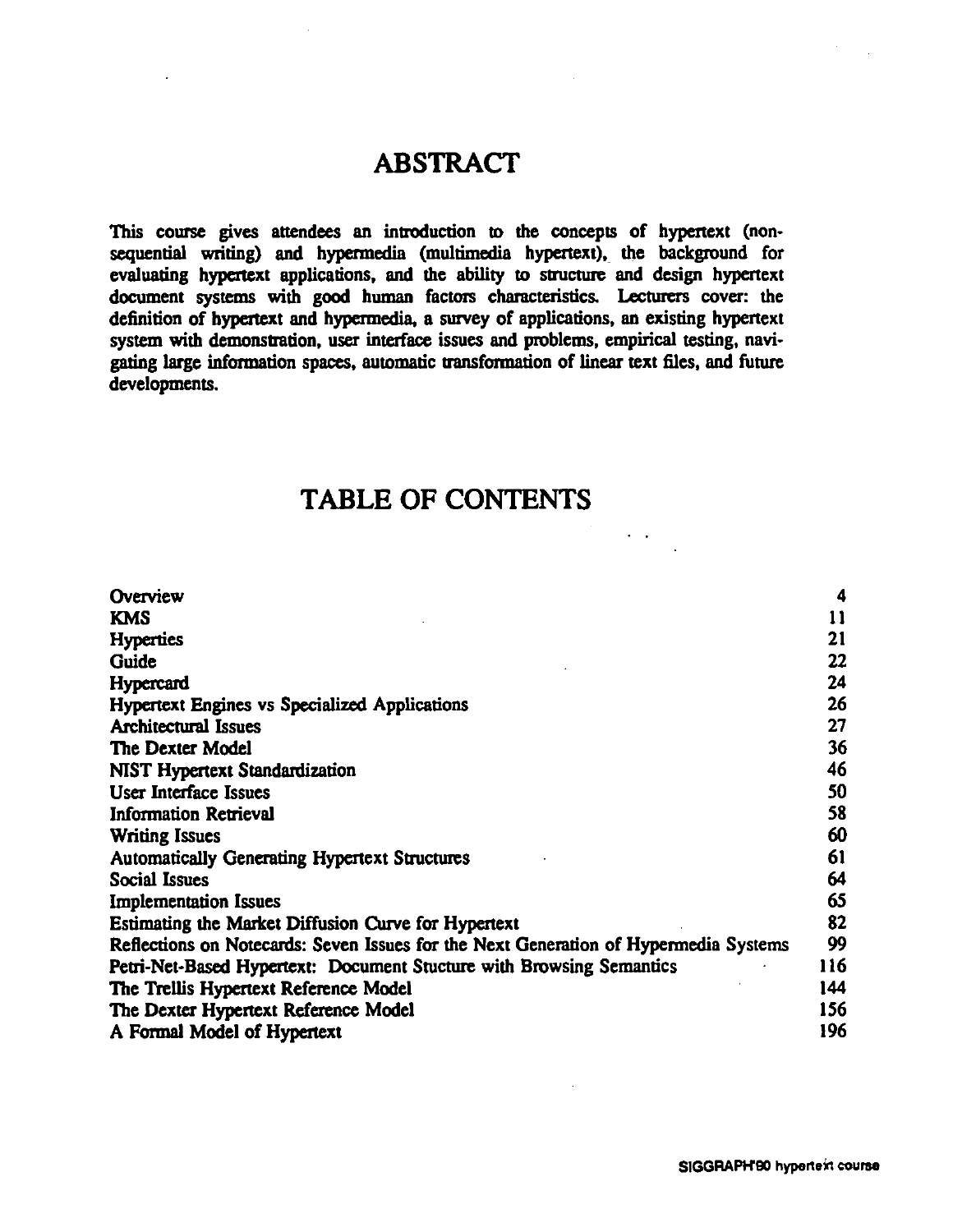#### About tbe lecturers:

Jakob Nielsen (course chair) is Assistant Professor of user interface design at the Tedmical University of Denmark. He is responsible for the human factors/user interface program at this university, manager of the user interface subproject of the European Community DELTA SAFE project, and a user interface consultant for several Danish and international companies in the computer, telecommunications, and financial industries. His research  $\cdot$ interests include usability engineering and hypenext. Dr. Nielsen's earlier affiliations include the IBM User Interface Institute in Yorktown Heights, NY and Aarhus University, . Denmmk. He is the author of the book *Hypertexr and Hypermedia* (Academic Press .1990, Japanese ttanslation 1991), the EUropean Editor for the ACM SIGCHI *Bulletin,* and on. the editorial boards of the *Hypermedia journal, Behaviour and Information Technology, Interacting with Computers, and the International Journal of Human-Computer Interaction.* Address: Jakob Nielsen

Technical University of Denmark Department of Computer Science DK-2800 Lyngby Copenhagen, Denmark email:nielsen.chi@xerox.com

John Leggett is an Assistant Professor in the Computer Science Department at Texas A&M University. His research interests include hypenext/hypermedia systems, computer-supported collaborative systems, human-computer. Interface, and distributed and object-oriented computation. As Director of the Hypertext Research Laboratory, Dr. Leggett is directing research on next. generation hypermedia systems, collaborative information systems and the use of hypertext in education and traditional scholarship. He teaches a graduate course on hypertext and is the principle investigator on a funded, multi-year hypertext research effort. As co-orgianizer of the Dexter Group, Dr. Leggett is working with other professionals to help define this new field through the generation of the Dexter Hypertext Reference Model. Dr. Leggett is a member of the following Honor Societies: Alpha Chi, Phi Kappa Phi, Upsilon Pi Epsilon. He is also a member of ACM, IEEE, and ICCP Professional Societies. ·

Address: John J. Leggett Department of Computer Science Texas A&M University College Station, Texas 77843-3112 email:leggett@cs.tamu.edu

Hannah Kain is the Assistant Vice President for marketing at Baltica Finance, a financial services corporation managing investments corresponding to more than five billion U.S. dollars. She holds an M.S. in administration and political science from Aarhus University, Denmark, and a B.Com. in marketing from the South Jutland Business School. Kain is the author of a textbook in market analysis used by 2,000 students annually at the Copenhagen Business SchooL Her earlier affiliations include Alfa Laval Flow Equipmeni, Denmmk, G&H Products, Kenosha, Wisconsin, and the Copenhagen Business School as well as being Member of Parliament.

Address: Hannah Kain Baltica Fmance.

Klausdalsbrovej 601

DK-2750 Ballerup, Denmark

 $\mathcal{F}$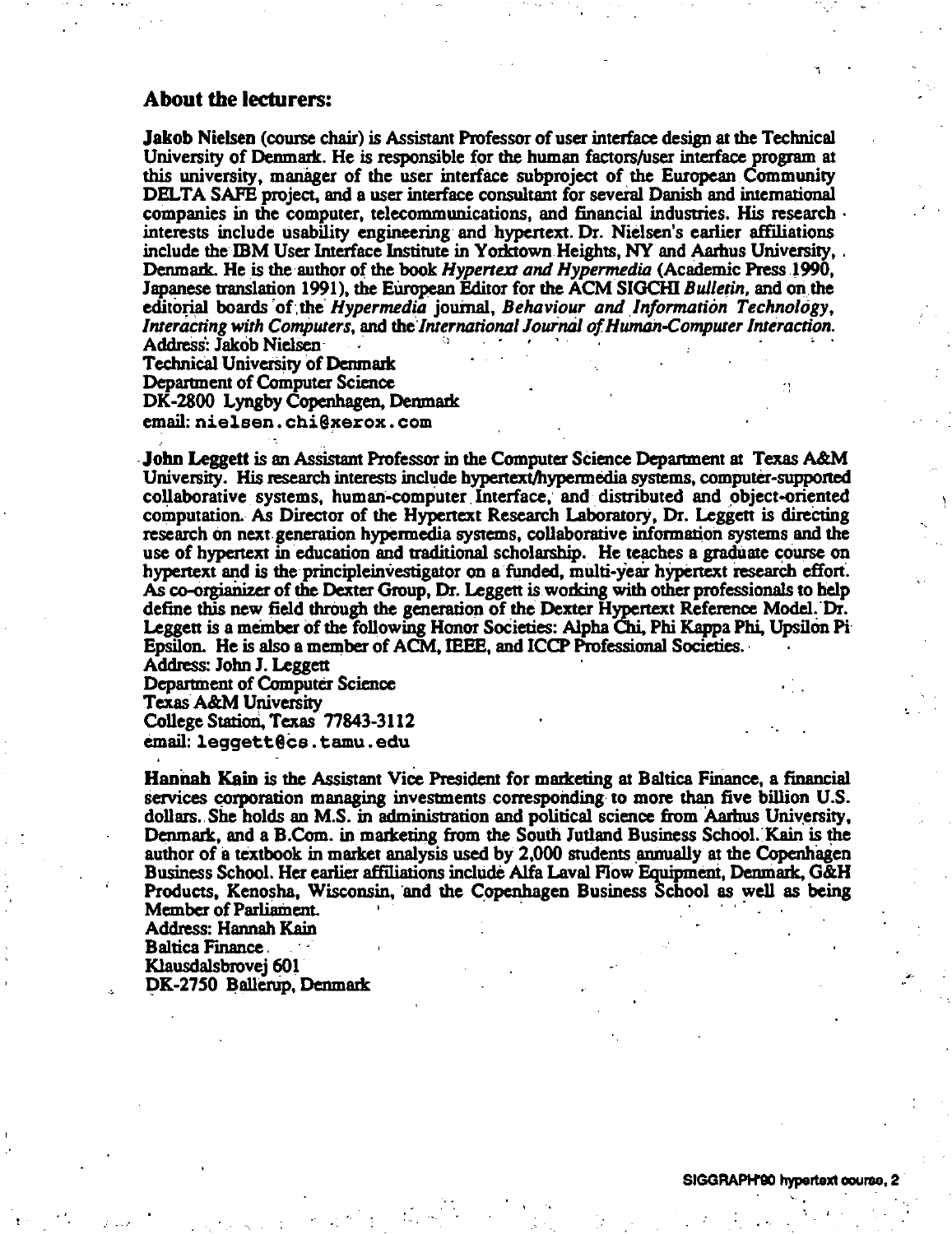# *Jakob Nielsen*

Technical University of Denmark Department of Computer Science Building 344 DK-2800 Lyngby Copenhagen Denmark email:nielsen.chi@xerox.com